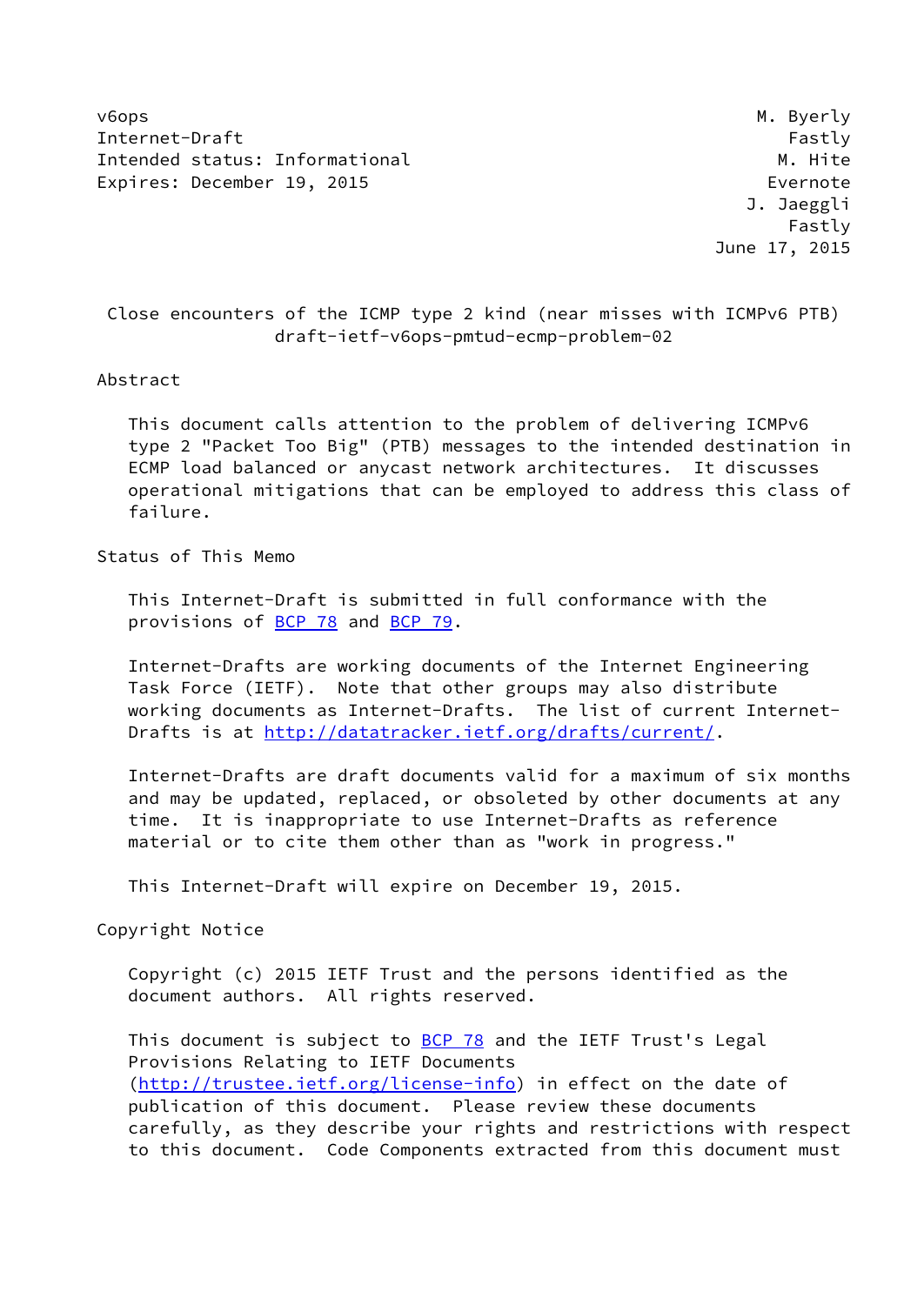<span id="page-1-1"></span>

| misses with ICMPv6 PTB<br>Internet-Draft | June 2015 |
|------------------------------------------|-----------|
|------------------------------------------|-----------|

 include Simplified BSD License text as described in Section 4.e of the Trust Legal Provisions and are provided without warranty as described in the Simplified BSD License.

### Table of Contents

| 6. |   |
|----|---|
|    |   |
|    | 8 |
|    |   |
|    |   |

### <span id="page-1-0"></span>[1](#page-1-0). Introduction

 Operators of popular Internet services face complex challenges associated with scaling their infrastructure. One approach is to utilize equal-cost multi-path (ECMP) routing to perform stateless distribution of incoming TCP or UDP sessions to multiple servers or to middle boxes such as load balancers. Distribution of traffic in this manner presents a problem when dealing with ICMP signaling. Specifically, an ICMP error is not guaranteed to hash via ECMP to the same destination as its corresponding TCP or UDP session. A case where this is particularly problematic operationally is path MTU discovery (PMTUD).

### <span id="page-1-2"></span>[2](#page-1-2). Problem

 A common application for stateless load balancing of TCP or UDP flows is to perform an initial subdivision of flows in front of a stateful load balancer tier or multiple servers so that the workload becomes divided into manageable fractions of the total number of flows. The flow division is performed using ECMP forwarding and a stateless but sticky algorithm for hashing across the available paths. This nexthop selection for the purposes of flow distribution is a constrained form of anycast topology where all anycast destinations are equidistant from the upstream router responsible for making the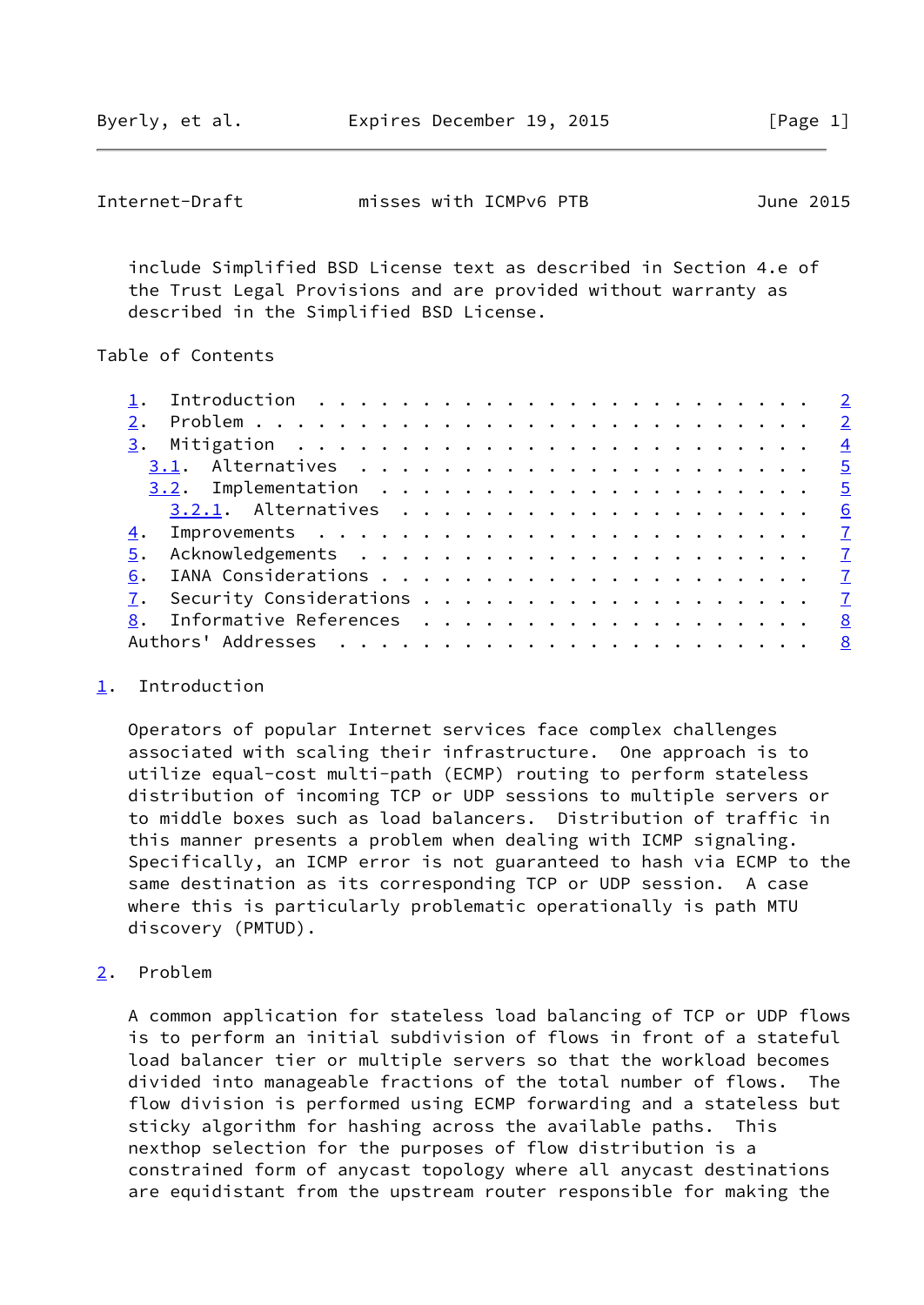last next-hop forwarding decision before the flow arrives on the destination device. In this approach, the hash is performed across some set of available protocol headers. Typically, these headers may include all or a subset of (IPv6) Flow-Label, IP-source, IP-

|  | Byerly, et al. | Expires December 19, 2015 | [Page 2] |
|--|----------------|---------------------------|----------|
|--|----------------|---------------------------|----------|

Internet-Draft misses with ICMPv6 PTB June 2015

 destination, protocol, source-port, destination-port and potentially others such as ingress interface.

 A problem common to this approach of distribution through hashing is impact on path MTU discovery. An ICMPv6 type 2 PTB message generated on an intermediate device for a packet sent from a server that is part of an ECMP load balanced service to a client will have the load balanced anycast address as the destination and hence will be statelessly load balanced to one of the servers. While the ICMPv6 PTB message contains as much of the packet that could not be forwarded as possible, the payload headers are not considered in the forwarding decision and are ignored. Because the PTB message is not identifiable as part of the original flow by the IP or upper layer packet headers, the results of the ICMPv6 ECMP hash are unlikely to be hashed to the same nexthop as packets matching TCP or UDP ECMP hash.

An example packet flow and topology follow.

```
 ptb -> router ecmp -> nexthop L4/L7 load balancer -> destination
```
 router --> load balancer 1 ---> \\--> load balancer 2 ---> load-balanced service \--> load balancer N --->

## Figure 1

 The router ECMP decision is used because it is part of the forwarding architecture, can be performed at line rate, and does not depend on shared state or coordination across a distributed forwarding system which may include multiple linecards or routers. The ECMP routing decision is deterministic with respect to packets having the same computed hash.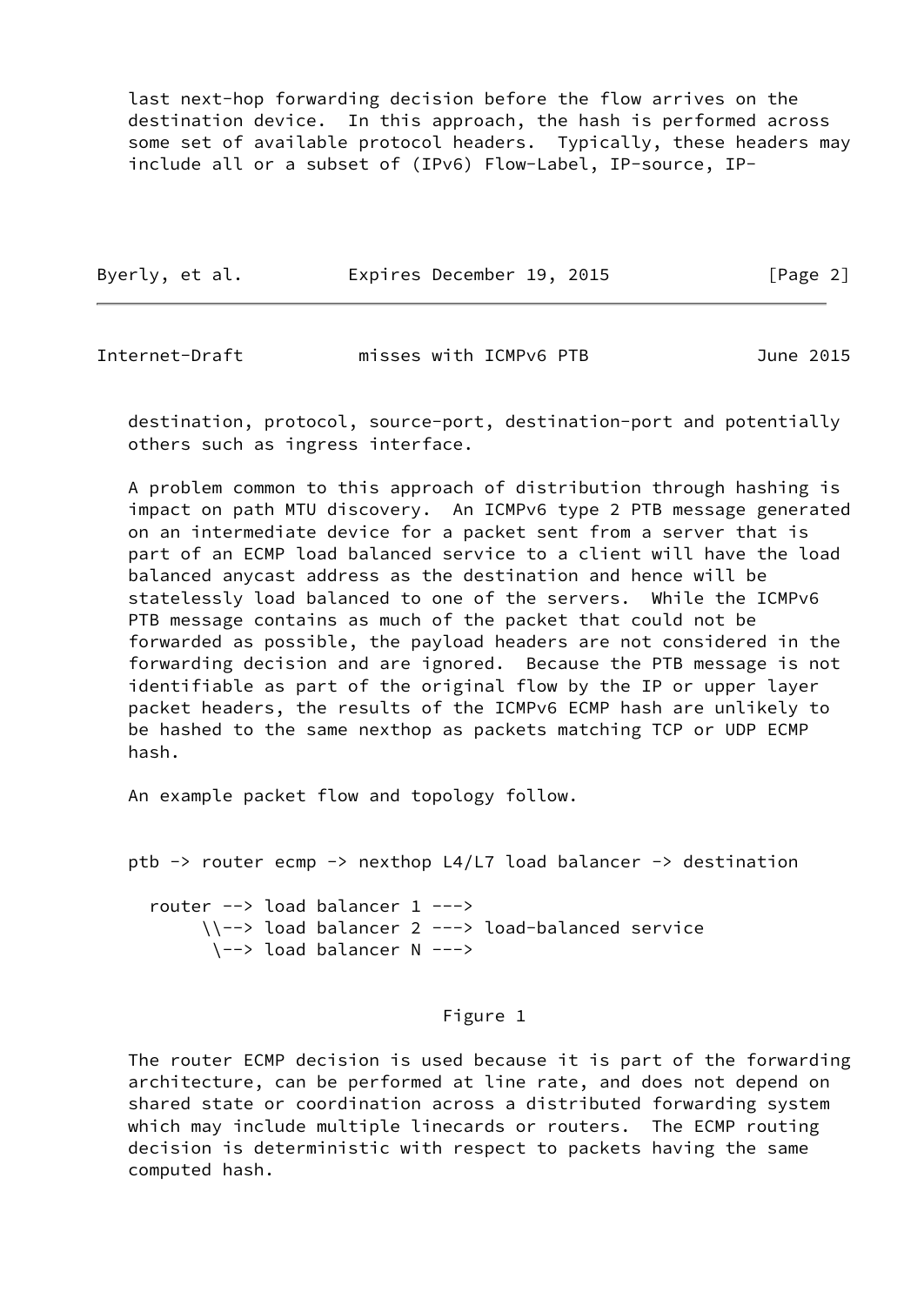A typical case where ICMPv6 PTB messages are received at the load balancer is a case where the path MTU from the client to the load balancer is limited by a tunnel in which the client itself is not aware of.

 Direct experience says that the frequency of PTB messages is small compared to total flows. One possible conclusion being that tunneled IPv6 deployments that cannot carry 1500 MTU packets are relatively rare. Techniques employed by clients such as happy-eyeballs may actually contribute some amelioration to the IPv6 client experience by preferring IPv4 in cases that might be identified as failures.

| Byerly, et al. | Expires December 19, 2015 |  | [Page 3] |
|----------------|---------------------------|--|----------|
|----------------|---------------------------|--|----------|

<span id="page-3-1"></span>Internet-Draft misses with ICMPv6 PTB June 2015

 Still, the expectation of operators is that PMTUD should work and that unnecessary breakage of client traffic should be avoided.

 A final observation regarding server tuning is that it is not always possible even if it is potentially desirable to be able to independently set the TCP MSS for different address families on some end-systems. On Linux platforms, advmss may be set on a per route basis for selected destinations in cases where discrimination by route is possible.

 The problem as described does also impact IPv4; however implementation of [RFC 4821](https://datatracker.ietf.org/doc/pdf/rfc4821) [[RFC4821\]](https://datatracker.ietf.org/doc/pdf/rfc4821) TCP MTU probing, the ability to fragment on wire at tunnel ingress points and the relative rarity of sub-1500 byte MTUs that are not coupled to changes in client behavior (for example, endpoint VPN clients set the tunnel interface MTU accordingly for performance reasons) makes the problem sufficiently rare that some existing deployments have choosen to ignore it.

<span id="page-3-0"></span>[3](#page-3-0). Mitigation

 Mitigation of the potential for PTB messages to be mis-delivered involves ensuring that an ICMPv6 error message is distributed to the same anycast server responsible for the flow for which the error is generated. Ideally, mitigation could be done by the mechanism hosts use to identify the flow, by looking into the payload of the ICMPv6 message (to determine which TCP flow it was associated with) before making a forwarding decision. Because the encapsulated IP header occurs at a fixed offset in the ICMP message it is not outside the realm of possibility that routers with sufficient header processing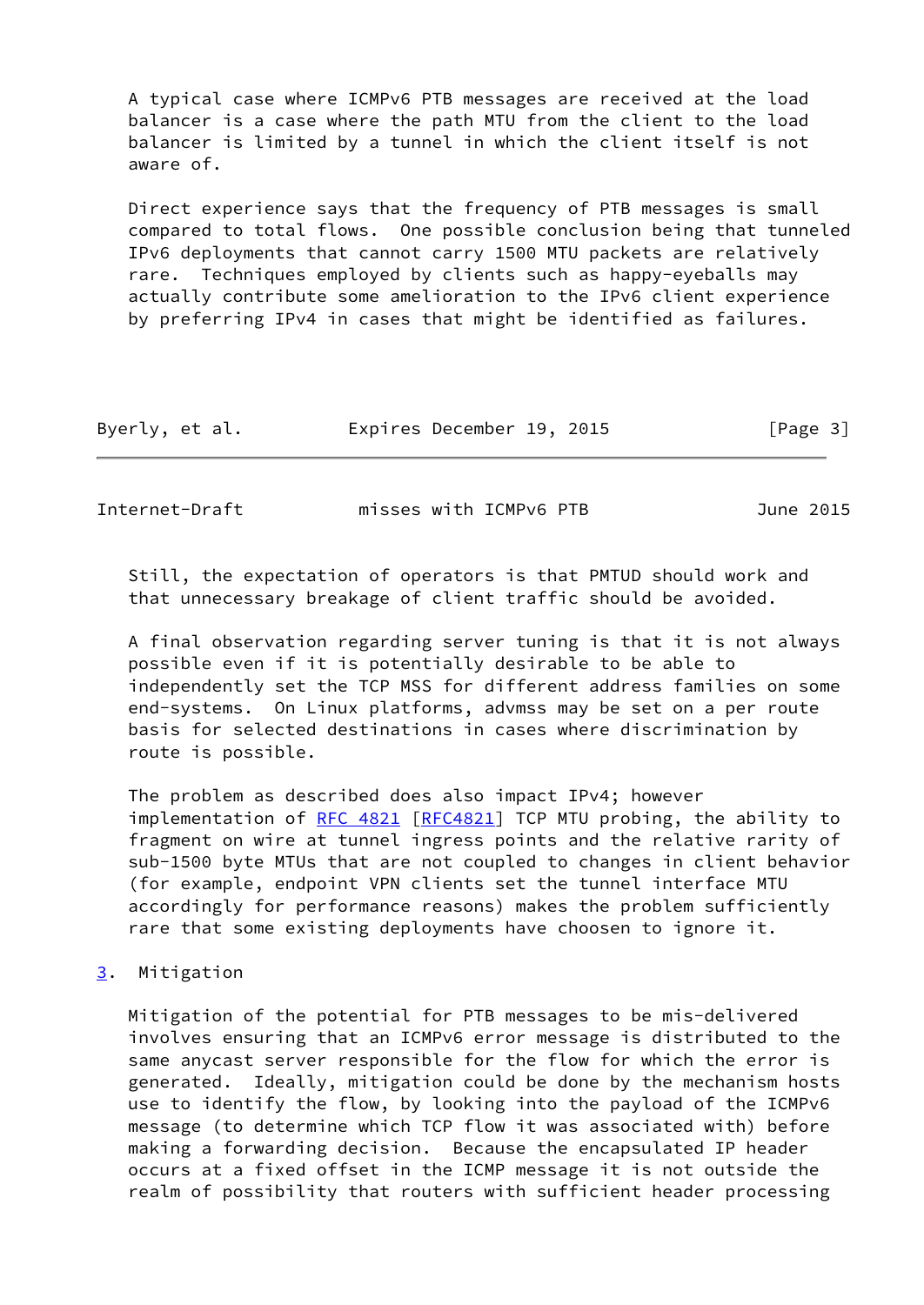capability could parse that far into the payload. Employing a mediation device that handles the parsing and distribution of PTB messages after policy routing or on each load-balancer/server is a possibility.

 Another mitigation approach is predicated upon distributing the PTB message to all anycast servers under the assumption that the one for which the message was intended will be able to match it to the flow and update the route cache with the new MTU and that devices not able to match the flow will discard these packets. Such distribution has potentially significant implications for resource consumption and the potential for self-inflicted denial-of-service if not carefully employed. Fortunately, in real-world deployments we have observed that the number of flows for which this problem occurs is relatively small (example, 10 or fewer pps on 1Gb/s or more worth of https traffic) and sensible ingress rate limiters which will discard excessive message volume can be applied to protect even very large anycast server tiers with the potential for fallout only under circumstances of deliberate duress.

| Byerly, et al. | Expires December 19, 2015 | [Page 4] |
|----------------|---------------------------|----------|
|----------------|---------------------------|----------|

<span id="page-4-1"></span>Internet-Draft misses with ICMPv6 PTB June 2015

## <span id="page-4-0"></span>[3.1](#page-4-0). Alternatives

 As an alternative, it may be appropriate to lower the TCP MSS to 1220 in order to accommodate 1280 byte MTU. We consider this undesirable as hosts may not be able to independently set TCP MSS by address family thereby impacting IPv4, or alternatively that middle-boxes need to be employed to clamp the MSS independently from the end systems. Potentialy, extension might further alter the lower bound that the mss would have to be set to making clamping still more undesirable.

## <span id="page-4-2"></span>[3.2](#page-4-2). Implementation

- 1. Filter-based-forwarding matches next-header ICMPv6 type-2 and matches a next-hop on a particular subnet directly attached to both border routers. The filter is policed to reasonable limits (we chose 1000pps more conservative rates might be required in other imlementations).
- 2. Filter is applied on input side of all external interfaces
- 3. A proxy located at the next-hop forwards ICMPv6 type-2 packets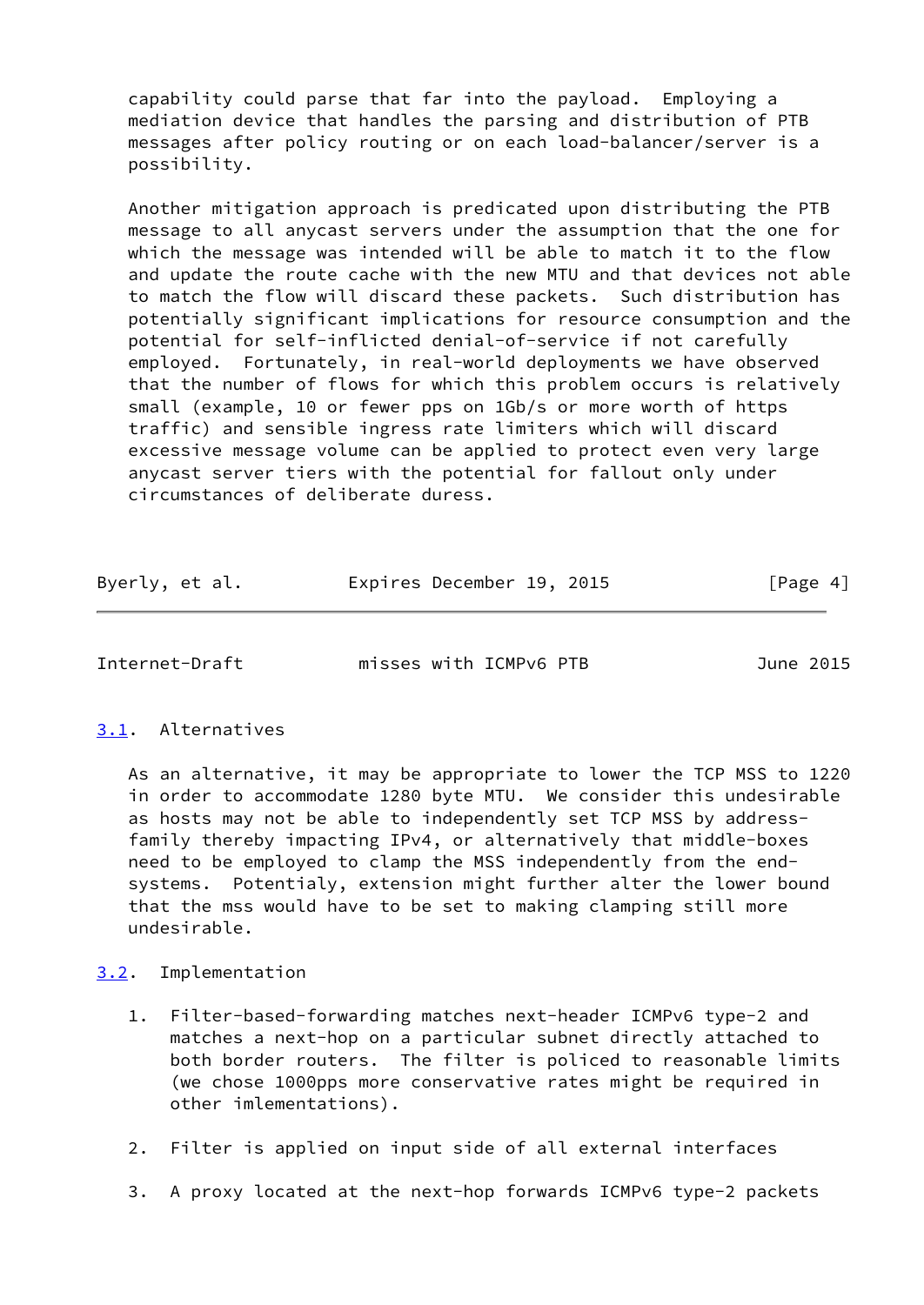received at the next-hop to an Ethernet broadcast address (example ff:ff:ff:ff:ff:ff) on all specified subnets. This was necessitated by router inability (in IPv6) to forward the same packet to multiple unicast next-hops.

 4. Anycast servers receive the PTB error and process packet as needed.

 A simple Python scapy script that can perform the ICMPv6 proxy reflection is included.

<span id="page-5-0"></span>

| Byerly, et al. |                               | Expires December 19, 2015                                                                                                                                                                                                                                                       | [Page 5]  |  |
|----------------|-------------------------------|---------------------------------------------------------------------------------------------------------------------------------------------------------------------------------------------------------------------------------------------------------------------------------|-----------|--|
| Internet-Draft |                               | misses with ICMPv6 PTB                                                                                                                                                                                                                                                          | June 2015 |  |
|                | #!/usr/bin/python             |                                                                                                                                                                                                                                                                                 |           |  |
|                | from scapy.all import $\star$ |                                                                                                                                                                                                                                                                                 |           |  |
|                |                               | $IFACE_OUT = ['p2p1", "p2p2"]$                                                                                                                                                                                                                                                  |           |  |
|                |                               | def icmp6_callback(pkt):<br>if pkt.haslayer(IPv6) and (ICMPv6PacketTooBig in pkt) $\setminus$<br>and $plt[Ether].dst != 'ff:ff:ff:ff:ff':$<br>del(pkt[Ether].src)<br>$plt[Ether].dst = 'ff:ff:ff:ff:ff;ff'$<br>pkt.show()<br>for iface in IFACE_OUT:<br>sendp(pkt, iface=iface) |           |  |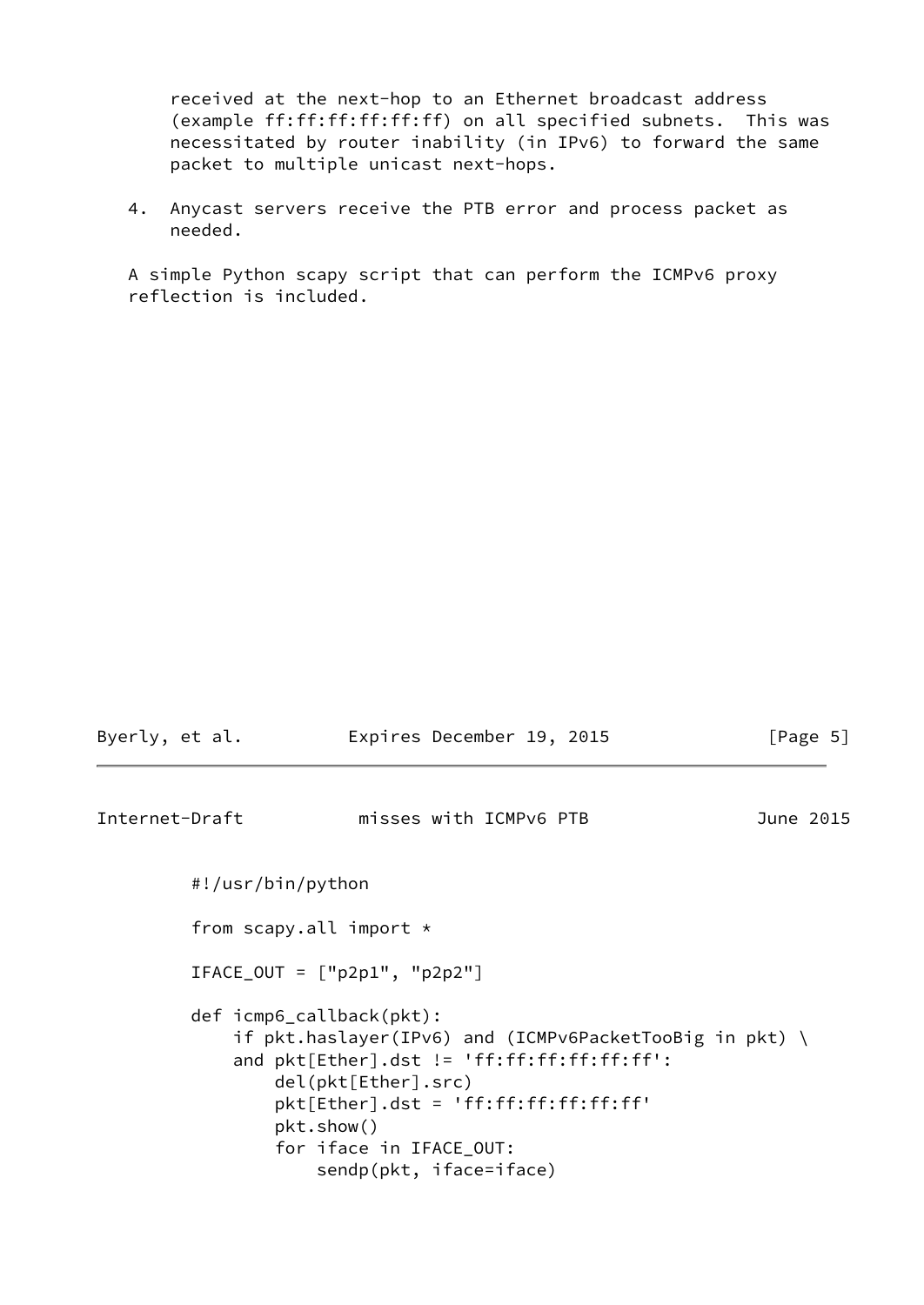```
 def main():
     sniff(prn=icmp6_callback, filter="icmp6 \
    and (i p6[40+0] == 2)", store=0)
if __name__ == ' __main__':
     main()
```
 This example script listens on all interfaces for IPv6 PTB errors being forwarded using filter-based-forwarding. It removes the existing Ethernet source and rewrites a new Ethernet destination of the Ethernet broadcast address. It then sends the resulting frame out the p2p1 and p2p2 interfaces where our anycast servers reside.

# <span id="page-6-0"></span>[3.2.1](#page-6-0). Alternatives

 Alternatively, network designs in which a common layer 2 network exists on the ECMP hop could distribute the proxy onto the end systems, eleminating the need for policy routing. They could then rewrite the destination -- for example, using iptables before forwarding the packet back to the network containing all of the server or load balancer interfaces. This implmentation can be done entirely within the Linux iptables firewall. Because of the distributed nature of the filter, more conservative rate limits are required than when a global rate limit can be employed.

 An example ip6tables / nftables rule to match icmp6 traffic, not match broadcast traffic, impose a rate limit of 10 pps, and pass to a target destination would resemble:

ip6tables -I INPUT -i lo -p icmpv6 -m icmpv6 --icmpv6-type  $2/0$  \  $-m$  pkttype ! --pkt-type broadcast -m limit --limit 10/second \ -j TEE 2001:DB8::1

| Byerly, et al. | Expires December 19, 2015 |  | [Page 6] |
|----------------|---------------------------|--|----------|
|----------------|---------------------------|--|----------|

<span id="page-6-2"></span>Internet-Draft misses with ICMPv6 PTB June 2015

 As with the scapy example, once the destination has been rewritten from a hardcoded ND entry to an Ethernet broadcast address -- in this case to an IPv6 documentation address -- the traffic will be reflected to all the hosts on the subnet.

<span id="page-6-1"></span>[4](#page-6-1). Improvements

There are several ways that improvements could be made to the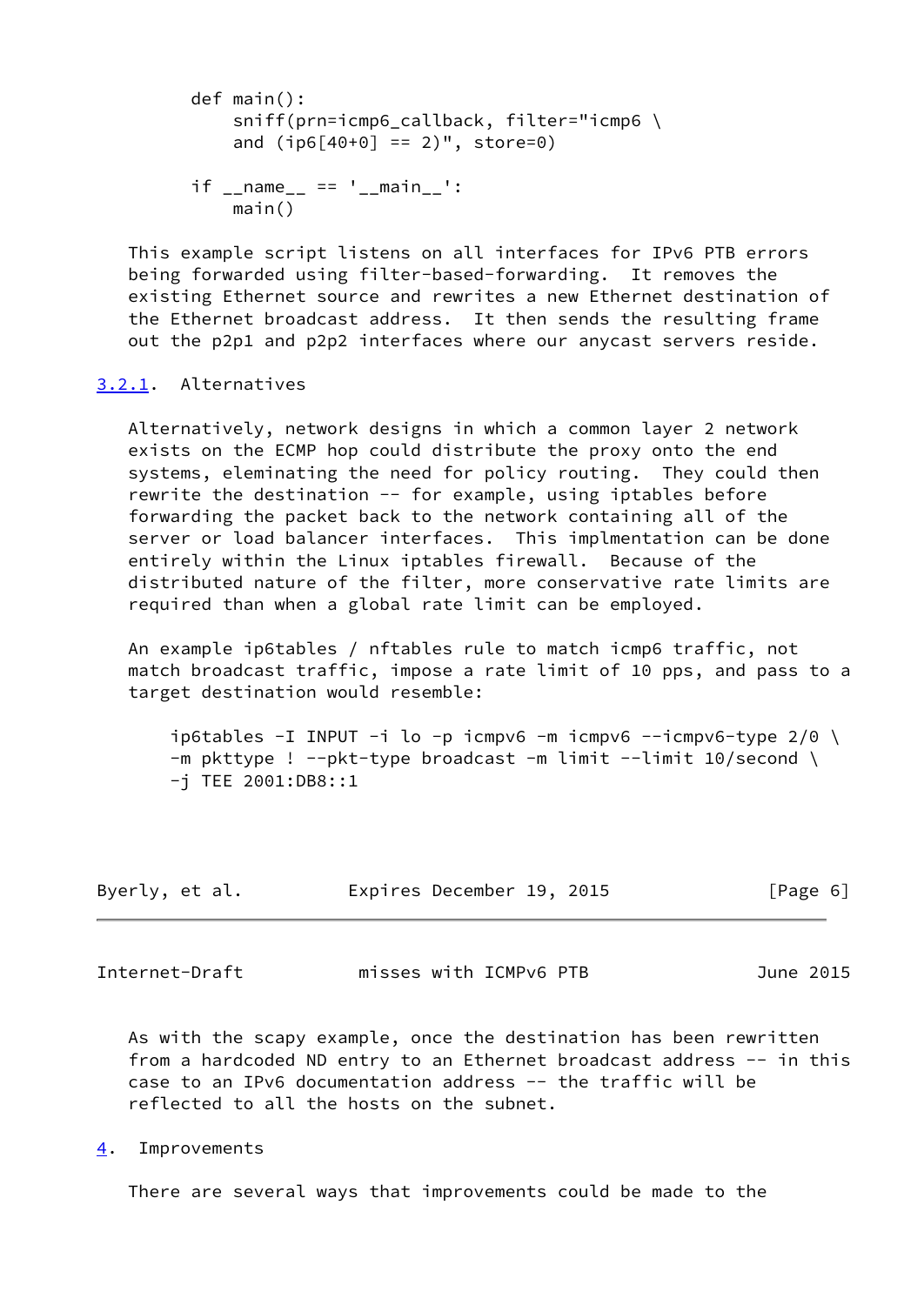situation with respect to ECMP load balancing of ICMPv6 PTB.

- 1. Routers with sufficient capacity within the lookup process could parse all the way through the L3 or L4 header in the ICMPv6 payload beginning at bit offset 32 of the ICMP header. By reordering the elements of the hash to match the inward direction of the flow, the PTB error could be directed to the same next-hop as the incoming packets in the flow.
- 2. The FIB (Forwarding Information Base) on the router could be programmed with a multicast distribution tree that included all of the necessary next-hops.
- 3. Ubiquitous implementation of [RFC 4821](https://datatracker.ietf.org/doc/pdf/rfc4821) [[RFC4821](https://datatracker.ietf.org/doc/pdf/rfc4821)] Packetization Layer Path MTU Discovery would probably go a long way towards reducing dependence on ICMPv6 PTB.
- <span id="page-7-0"></span>[5](#page-7-0). Acknowledgements

 The authors would like to thank Marak Majkowsiki for contributing text, examples, and a very close review. The authors would like to thank Mark Andrews, Brian Carpenter, Nick Hilliard and Ray Hunter, for review.

<span id="page-7-1"></span>[6](#page-7-1). IANA Considerations

This memo includes no request to IANA.

<span id="page-7-2"></span>[7](#page-7-2). Security Considerations

 The employed mitigation has the potential to greatly amplify the impact of a deliberately malicious sending of ICMPv6 PTB messages. Sensible ingress rate limiting can reduce the potential for impact; however, legitimate traffic may be lost once the rate limit is reached.

 The proxy replication results in devices not associated with the flow that generated the PTB being recipients of an ICMPv6 message which contains a fragment of a packet. This could arguably result in

| Byerly, et al. | Expires December 19, 2015 |  | [Page 7] |
|----------------|---------------------------|--|----------|
|----------------|---------------------------|--|----------|

<span id="page-7-3"></span>

| misses with ICMPv6 PTB<br>Internet-Draft<br>June 2015 |  |
|-------------------------------------------------------|--|
|-------------------------------------------------------|--|

information disclosure. Recipient machines should be in a common